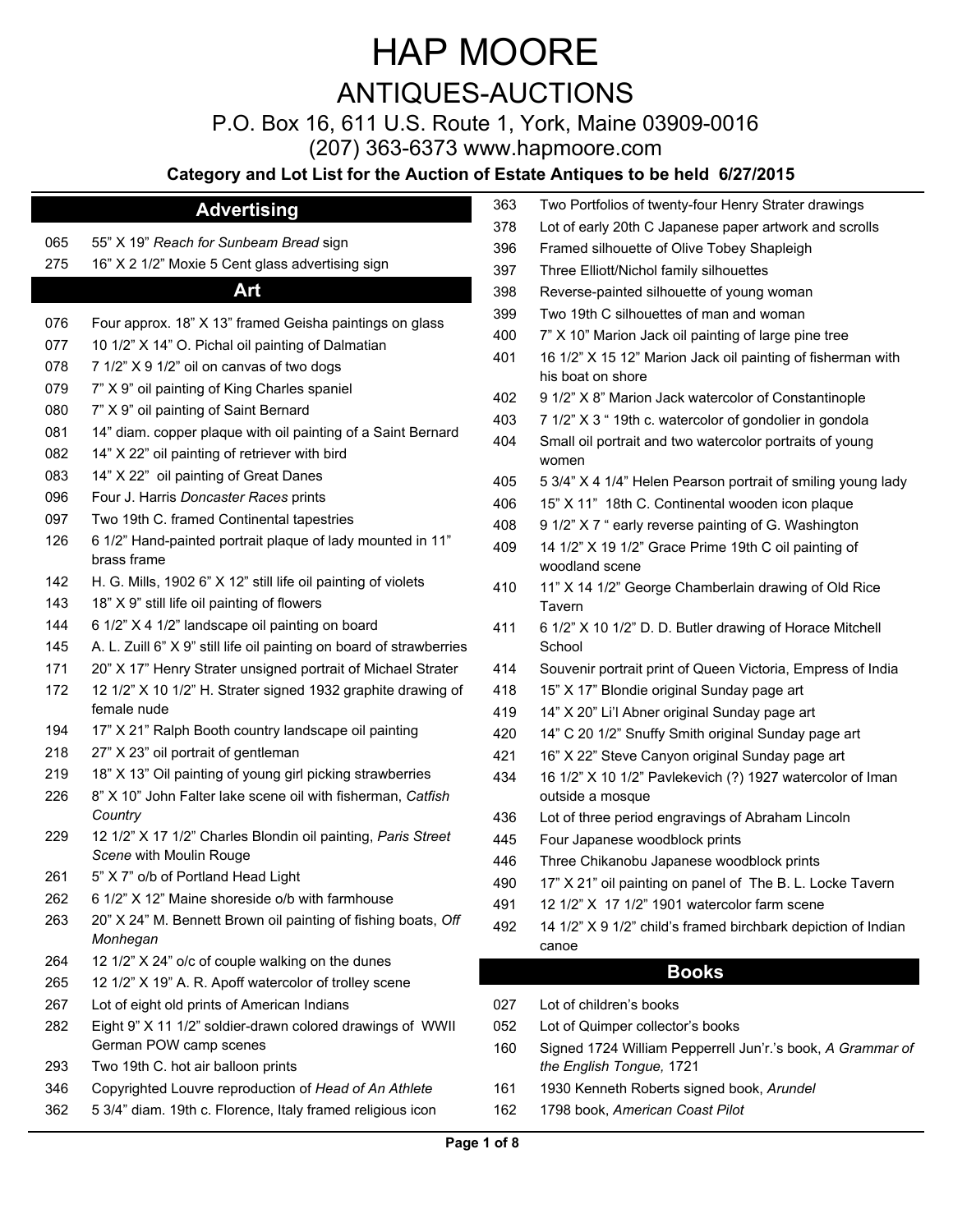## ANTIQUES-AUCTIONS

### P.O. Box 16, 611 U.S. Route 1, York, Maine 03909-0016

(207) 363-6373 www.hapmoore.com

### **Category and Lot List for the Auction of Estate Antiques to be held 6/27/2015**

#### E. M. Blunt 1815 *American Coast Pilot*

- *Charters and Laws of Mass. Bay;* 1797 *Acts of the Fifth Congress; and* 1836 *Lives of the Signers of the Declaration*
- *Observations of the American Revolution* and 1810 *Insurrections in Mass.*
- *Vie de George Washington;* and 1838 *l"Histoire Des Etats - Unis*
- Lot of 18th and 19th C religious books
- Three 19th C. books on botany and natural history
- Lot of misc. 18th C and 19th C leather-bound books

Handwritten paper-bound list of names of *Publik Freinds who visited New England in the service of the gospel* 

- Lot of framed pages from *The Paths of Learning, English Grammar Illustrated,* 1826
- Mrs. C. M. Badger's 1860 *Wild Flowers* and other books on flowers
- Coleridge's 1890 *Ye Ancient Mariner,* sgd. by Elbert Hiubbard
- Lot of Portsmouth and Kittery area books
- Lot of Portsmouth and coastal Maine books
- Books about C. Thaxter and The Isles of Shoals
- Books on American birds and other books
- 17 vol. leather book set, *Ruskin's Works*
- Two Vol. *Works of Sixty Years by Henry Strater*
- Conquest of Peru, Conquest of Mexico and similar books
- Lot of misc. books of prose and poetry
- Biography of Marion Hepburn Grant with Kathryn Hepburn note
- Large lot of books on Portsmouth NH and the Seacoast

### **Buttons**

- Lot of Firemen's buttons and others
- Large lot of old buttons
- Lot of misc. old buttons

### **China**

- Shelley *Dainty Blue* tea set
- A. S. Burbank *Plymouth in 1622* commemorative ironstone platter
- Lot of flow blue and Staffordshire plates
- Two 19th C. shaving mugs
- Minton *Genevese* water pitcher
- Floral-decorated center handle wooden box
- 15" X 9" three drawer chest with applied shells and acorns
- Carlsbad tea and dessert set
- Japanese lustre tea and dessert set
- Raised design five piece tea set, hair receiver and vase
- Eleven Haviland Limoges luncheon plates with pansy design
- Large Whieldon pheasant motif chamber set
- Pair of handled 14 in. portrait-painted Continental vases
- Pair of hand-painted bovine motif vases
- Royal Bonn 14" covered floral jar
- Lot of hand-painted Nippon and other floral china
- Lot of misc. world china
- Two trays of misc. world china
- Nine Imari plates
- Ten *Pagoda* blue transferware plates
- Lot of flow blue serving pieces
- Lot of Canton plates and bowls
- Lot of misc. 19th C transferware
- 12" Rose Medallion bowl
- Five soft paste cups and saucers
- Ten Johnson Bros. Portsmouth commemorative plates
- Four Dr. Syntax 10 1/2 " blue transfer plates
- Two Dresden figurines
- Lot of misc. figurines and lusterware

### **Civil War**

- Lt. Col. George Parker's 1 1/8" War of 1861 silver shield
- Civil War US issue powder flask

### **Clocks**

- 19th C English oak tall clock case with dial
- Elliott, London mantle clock in Asian motif
- Fancy cast brass figural Continental shelf clock
- Seth Thomas calendar clock
- 33" Vienna wall regulator clock
- *Standard Time* walnut schoolhouse clock
- Ezra Batchelder, Danvers brass works tall clock
- S. Hoadley wooden works tall clock
- 22" Puti-mounted gilt metal French mantle clock
- Early 19th C. 32" banjo clock

### **Dolls**

- Two Vogue dolls and clothing
- 17" 19th c. green doll cradle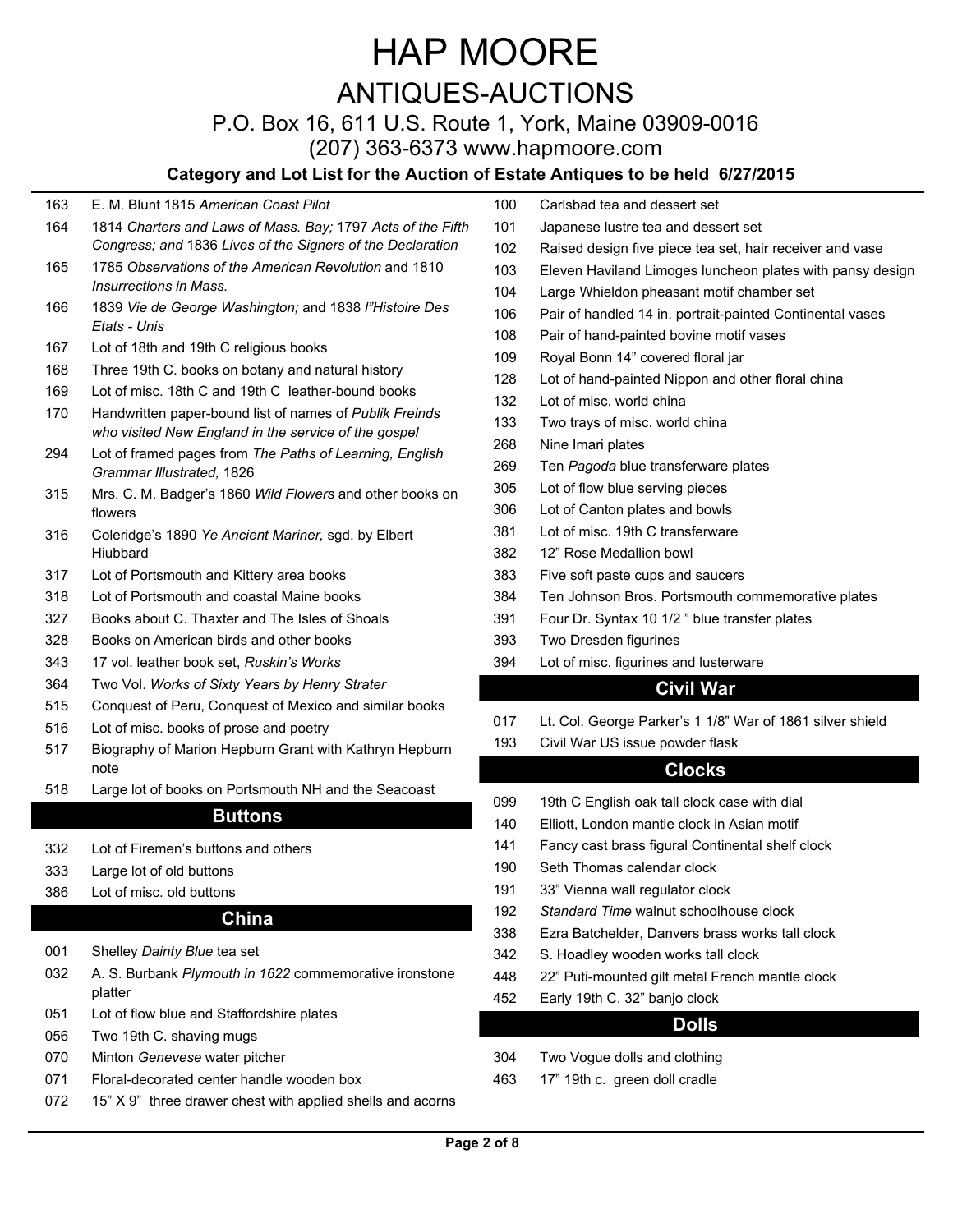## ANTIQUES-AUCTIONS

P.O. Box 16, 611 U.S. Route 1, York, Maine 03909-0016

(207) 363-6373 www.hapmoore.com

### **Category and Lot List for the Auction of Estate Antiques to be held 6/27/2015**

### **Ephemera**

- Lot of early 20th C. travel, theater and show ephemera and photographs
- 1880's York, Maine autograph book
- Lot of mid-19th C Commonwealth of Mass. civil officer appointments and correspondence
- 1728 Sir William Pepperrell signed letter regarding ships' masts
- 1890 Ceclia Thaxter letter to Miss Abbott

### **Ethnographic**

Carved stone male, female and seal Inuit figures

#### **Folkart**

- Ada Ann Chadbourne paint-decorated wooden sewing basket with landscape and beach paintings
- Ada Ann Chadbourne paint-decorated wooden sewing basket, a love token to granddaughter
- Ada Ann Chadbourne landscape-painted plate, clam shell and turtle shell pin cushion
- Lot of painted, gilded and tramp art frames
- 7 1/2" folk-carved figure of Sanford, Maine shoemaker
- Pair of F. W. Baxter miniature carved chairs

### **Furniture**

- Incised Arts & Crafts storage box
- Four drawer turned leg 19th C. drop-leaf stand
- Tile top wrought iron garden table
- Bamboo cabinet with book spine facade
- Pair of bamboo end tables
- 28" diam. female-figural painted tray table
- 68 X 40 in. twenty-four section 19th C. storage case
- 42" Early 18th c. oak gate leg drop-leaf table, altered
- Pair of gilded French armchairs
- 29" Inlaid cylinder roll writing desk
- Peter Hunt paint-decorated five piece bedroom set
- Paint decorated magazine rack and picture frame
- Pair of cast iron garden chairs
- 37" X 25" 18th C. one drawer tavern table
- 19th c. 38" French style settee
- Lady's Victorian armchair
- Genre paint-decorated vitrine
- Mission oak fall front desk
- Small oval one drawer stand
- Early 19th c. inlaid European storage chest
- 31" X 37" X 21" dovetailed pine storage chest
- Walnut Victorian easel
- 78" rattan daybed
- 48" diam. Gustav Stickley #633 leather top library table
- Rope-leg mahogany two drawer stand
- Victorian two tier marble -top brass stand
- 31" X 15" X 13" old green storage box
- Two drawer cookie corner mahogany stand
- Nine spindle 19th C. Windsor bow-back side chair
- 19th c. graduated mahogany five drawer chest
- Pair of 19th C 58" three tier curly maple corner stands with rope legs
- Fancy bamboo storage seat and one drawer stand
- Stick and ball cane stand with four walking sticks
- 40 in. marble pedestal
- Pair of Empire footstools
- 32" X 24" early 19th C pine splayed leg tavern table
- 18th c. New England ball and claw foot mahogany drop leaf table
- 18th C Continental marquetry-inlaid side chair
- 32" mahogany tip table with carved knees and feet
- New England paint decorated wash stand
- Small Chippendale mirror
- Reverse-painted mirror with fisherman
- Reverse painted mirror with young lady
- Small Queen Anne style mirror
- 44" X 20" Queen Anne mirror
- Tapered leg Federal mahogany card table with string inlay
- 30" X 35" bracket-based Chippendale graduated four drawer chest
- 26" X 28" X 16" inlaid 18th c. mahogany dressing table with two drawers over one long drawer
- 42" X 52" X 28" Queen Anne slipper foot walnut drop-leaf table
- Early 19th C mahogany tripod stand with carved detail
- 18th C 23" diam. stretcher-based oak table
- 18th C child's ladder-back rocker and side chair
- 47" X 23" X 16" child's pine secretary desk
- Carved set of three Asian nesting tables
- Mahogany ottoman with carved legs
- Early 19th C ladder-back side chair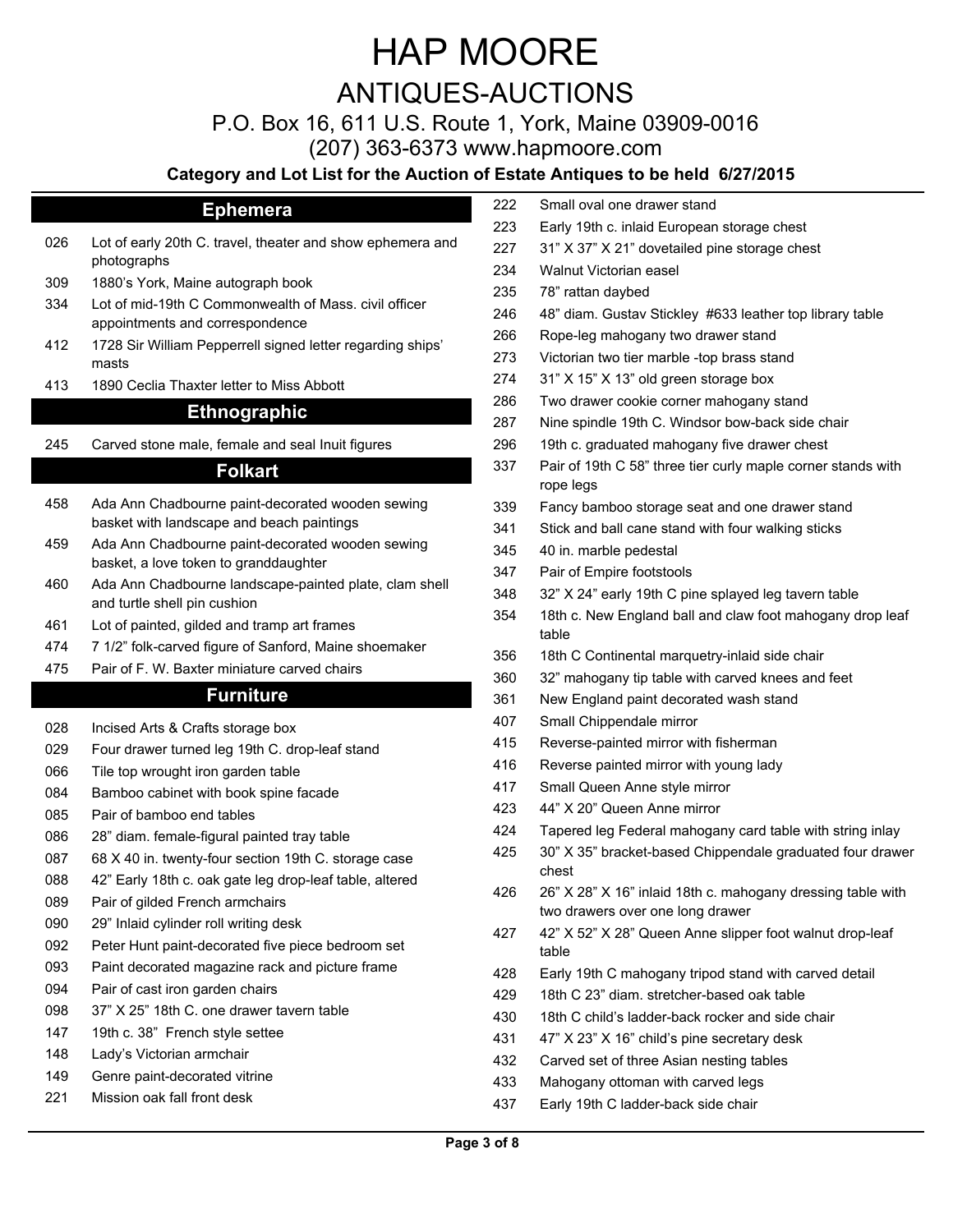# ANTIQUES-AUCTIONS

P.O. Box 16, 611 U.S. Route 1, York, Maine 03909-0016

(207) 363-6373 www.hapmoore.com

### **Category and Lot List for the Auction of**

- Wicker armchair with side pockets
- New York one drawer stand with extensive carving
- Roycrofters 26 X 14" two tier book stand

#### **General**

| 025 | Pair of Swiss carved icon bookends                                         |
|-----|----------------------------------------------------------------------------|
| 058 | 10" Early English pewter flagon                                            |
| 059 | Two straps of 19th C horse brasses                                         |
| 061 | Cast brass inkstand and pair of candlesticks                               |
| 062 | 16" heart-decorated wire basket with center handle                         |
| 068 | Two star-incised seashells                                                 |
| 069 | 7 1/2" iron turtle doorstop                                                |
| 075 | 22" X 18" oval landscape painted tray                                      |
| 127 | Cloisonné pot and vase                                                     |
| 154 | Heavy 7 1/2" diam. Asian shallow brass dish                                |
| 155 | Ball top 19th c. brass andirons with pierced base                          |
| 157 | Brass coal pan                                                             |
| 174 | Child's early 20th C. rocking horse                                        |
| 176 | Pair of 20" male/female ceramic fairy dancers                              |
| 178 | Metallic 12 1/2" X 10" portrait frame in landscape and dancer<br>motif     |
| 179 | Alameda Co. Deputy Sheriff badge and lumberman's LLLL<br>badge             |
| 186 | Mid-20th C. hollow copper eagle weathervane                                |
| 216 | Swiss cast iron table scale with swan mounts                               |
| 220 | 44" X 46" X 26" European strap iron wine bin                               |
| 224 | 35 1/2" pond model hull                                                    |
| 230 | 13 1/2" bronze on marble base of Napoleon                                  |
| 231 | 10 1/2" Garanti au Titre bronze on wood base, Esmeralda                    |
| 232 | 13 1/2" X 12 1/2" Andre Bourgault sculpture of two men<br>playing checkers |
| 260 | Child's sled marked "DON" and blue wheelbarrow                             |
| 276 | Paint-decorated toleware box and two trays                                 |
| 281 | 67" X 27" oval top stained glass window                                    |
| 283 | Pair of Hessian andirons                                                   |
| 284 | Pair 25" wrought iron lodge andirons                                       |
| 285 | 37" overall Girandole mirror with eagle crest                              |
| 288 | Large brass fireplace bucket                                               |
| 290 | 19th C wooden inkstand                                                     |
| 303 | 19th C. English pewter tankard                                             |
| 335 | Carved hollow head of man                                                  |
| 340 | Walking stick with carved cat handle                                       |
| 353 | Two walking sticks with carved dog handles                                 |

|     | Estate Antiques to be held 6/27/2015                                 |
|-----|----------------------------------------------------------------------|
| 374 | Assorted old desk accessories                                        |
| 377 | Book-form tantalus and cylindrical sundries box                      |
| 379 | Lot of four figural and other inkwells                               |
| 385 | Lot of seashells                                                     |
| 395 | Green sponge-decorated 19th C deed box                               |
| 422 | 25" X 18" X 9 1/2" 17th C carved oak bible box                       |
| 435 |                                                                      |
| 443 | Lot of metallic, enameled and other desk items                       |
| 444 | Lot of small cloisonné items                                         |
| 450 | 1873 Alexander Meldrum gold-handled presentation walking<br>stick    |
| 451 | Pair of Boston style ball top brass andirons                         |
| 454 | 3 1/4" old green Hingham bucket                                      |
| 455 | 2 1/2" natural color Hingham bucket                                  |
| 462 | 9" slide lid 19th c. green candle box                                |
| 464 | 5 3/4" oval two finger green Shaker pantry box                       |
| 465 | 1787-incised three finger 5" diam. pantry box                        |
| 467 | 1823 chip-carved and dated Kittery, Maine 9" niddy noddy             |
| 468 | Lot of small 19th C York, Maine wooden whimsies                      |
| 469 | Two 18th c. fancy New England forged iron trivets                    |
| 476 | Sponge-decorated American cricket                                    |
| 477 | Two heart motif wooden needle keeps                                  |
| 481 | 13" X 7 1/2" old red deed box                                        |
| 484 | 27 in. 19th c. Blackhawk weathervane with directionals               |
| 485 | Three mast Maine wooden ship weathervane "The Lottie K.<br>Friend"   |
| 494 | 14" green firkin                                                     |
| 495 | 9" green firkin                                                      |
| 496 | 4 1/2" diam. 1764-incised green pantry box                           |
| 497 | 3 1/2" diam. green pantry box                                        |
| 498 | Stack of five 6" to 8 1/2" diam. green pantry boxes                  |
| 499 | 10" diam. green pantry box                                           |
| 500 | Stack of four 8 1/2" to 14 1/2" diam. green pantry boxes             |
| 501 | 46" X 18" A. S. Foster, Mineral Spring Farm sign from Rome,<br>Maine |
| 506 | 18th C pot lid lifter, iron chopper and Indian mortar and<br>pestle  |
|     | Glass                                                                |
| 057 | 8" clear blown pinch flask                                           |
| 060 | 18 1/2" Mason's Patent store jar                                     |

- Set of six Bohemian glass wine goblets and two decanters
- Pair of 9" cased glass blue and white vases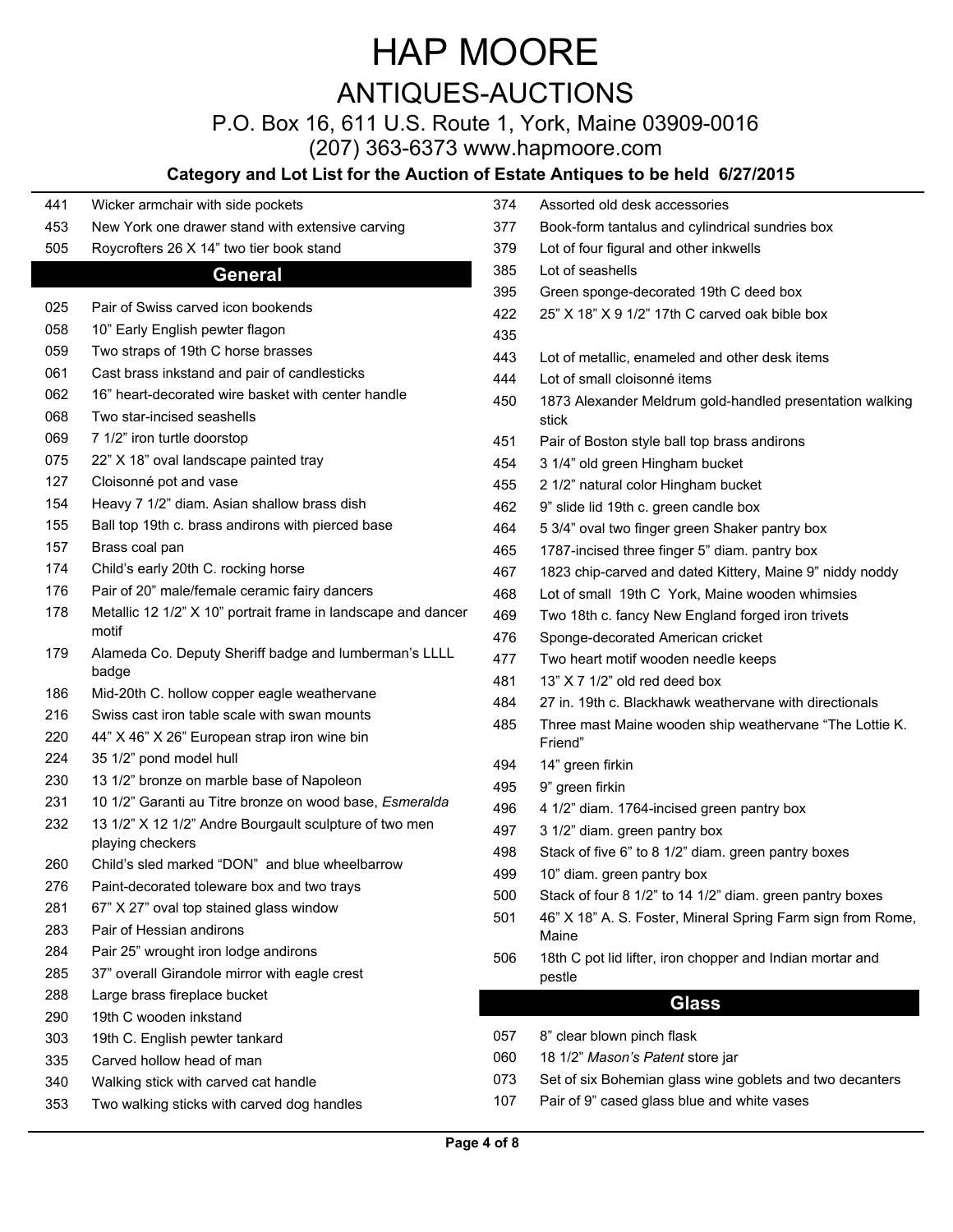## ANTIQUES-AUCTIONS

## P.O. Box 16, 611 U.S. Route 1, York, Maine 03909-0016

(207) 363-6373 www.hapmoore.com

#### **Category and Lot List for the Auction of Estate Antiques to be held 6/27/2015**

- Pair 12" child portrait gilded green bud vases Pair 12" blue frosted floral glass vases
- Pair 8 1/2" landscape-painted English milk glass vases Pair of German figurines depicting Victorian lady and gentleman
- Two milk glass decanters
- 12" Crystal water pitcher
- 9" and 8" Crystal bowls
- 11 1/2" x 8" Oval crystal bowl
- 10" Crystal ewer
- 9" Footed crystal compote and two side dishes
- Lot of Victorian colored glass
- Two pieces of quilted glass and Roseville bowl
- Pair of cranberry glass ewers with silver-plated mounts
- Pomroy & Hall and another deep green blown bottle
- Set of eight Ashburton goblets
- Three blown pinch bottles
- Clear blown C. 1800 decanter
- Two early floral-etched spirits bottles
- Four clear glass cruets
- 4 1/2" Medium green blown bottle
- Four Frost family (Eliot, Maine) 18th C blown and initialed glass wines
- 3 3/8" early blown blue glass tumbler
- Four early blown glass tumblers

#### **Jewelry**

- Lot of sterling jewelry
- Lot of costume jewelry and miniature dominoes
- 10k and 14k cameos
- Lot of gold-filled jewelry
- Lot of 10k and 14k jewelry
- 18k Henry Hoffman pocket watch
- Lot of better Victorian jewelry
- Lot of costume jewelry and watches
- Two coin silver pocket watches
- Lot of sterling jewelry , dresser brush and 10k ring
- Lady's platinum and diamond ring
- Waltham sterling pocket watch
- Lot of gold rings and sterling tie clasp
- Lot of costume jewelry
- *Three Graces* 14k cameo
- Lot of mixed gold and platinum jewelry
- 18k and pearl ring 14k white gold and diamond lady's ring Platinum and diamond Art Deco era cocktail ring 5 gram gold nugget pendant 14k and diamond engagement ring 14k and diamond cluster ring Two 14k and one 20k diamond ring Lot of four 14k diamond rings Pair of 14k and diamond earrings Lot of four 14k ladies' rings Three 14k ladies' pins Lady's platinum diamond and blue sapphire Art Deco era ring 18k Diamond and blue sapphire Art Deco era ring Lady's platinum and diamond Hamilton wristwatch Lot of 10k jewelry Lot of 14k jewelry Lot of mixed metal jewelry Lot of costume jewelry Lot of costume jewelry Platinum and diamond ring Lady's 14k charm bracelet Lady's 14k and diamond ring 14k charm bracelet Pair of 14k and diamond stud earrings 14k and pearl bracelet and two 14k chains Lot of gold rings and heart pendant 14k locket, pair 14k jade earrings and 14k charm 14k gold square link bracelet Pearl chocker with sterling clasp Mikimoto pearl choker with 14k clasp Lot of costume jewelry and wristwatches Lot of gold-filled and other pocket watches Lot of sterling and gold-filled jewelry Lady's shell cameo brooch Lady's 14k and diamond buckle ring Gentleman's 14k and diamond Masonic ring Mixed gold jewelry lot Lot of misc. costume jewelry Lot of mixed gold, gold-filled and sterling jewelry Patek Phillipe 18K pocket watch
- Elgin 14k lady's pocket watch and 14k chain
- 18k Gold and enamel leaf brooch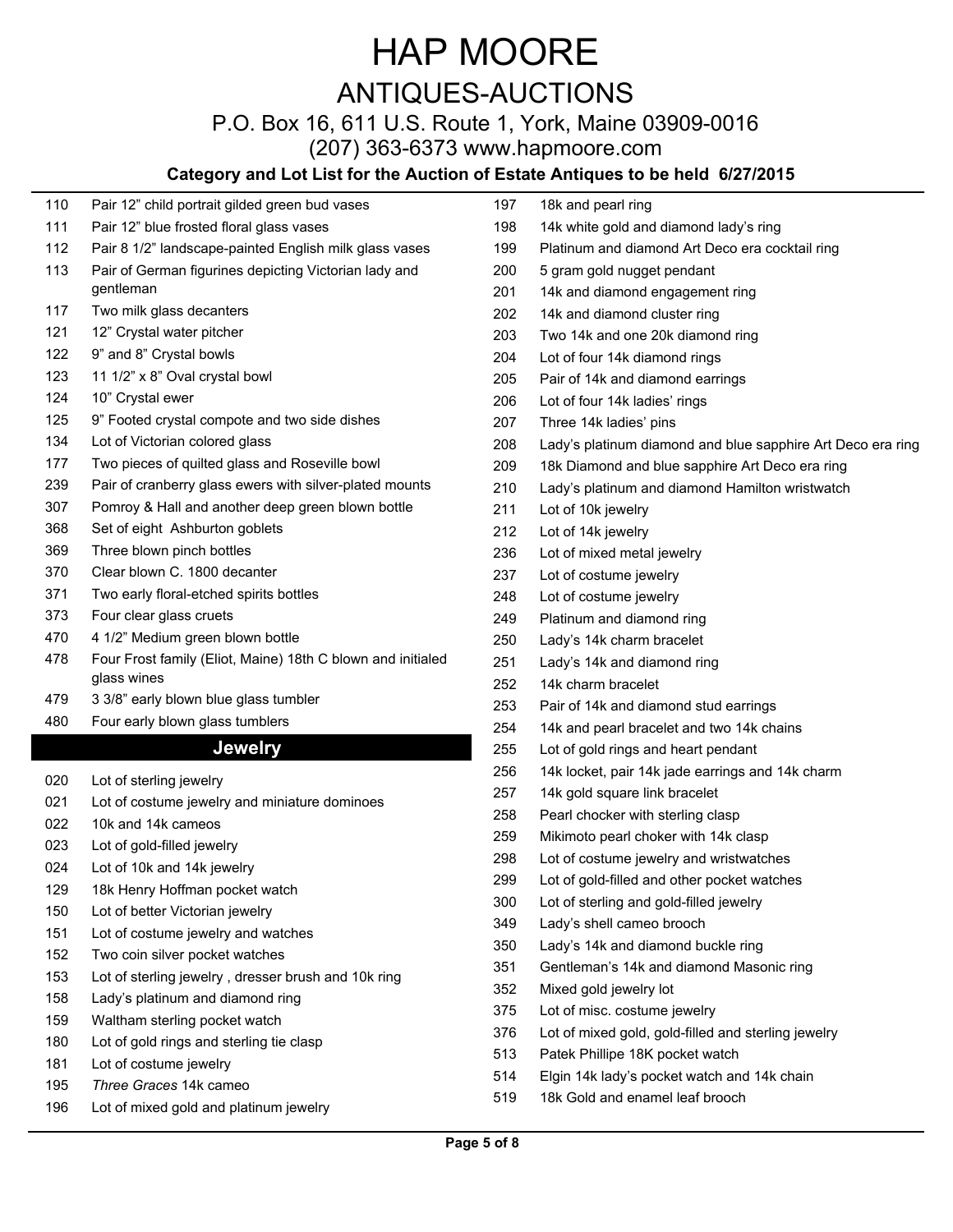ANTIQUES-AUCTIONS

P.O. Box 16, 611 U.S. Route 1, York, Maine 03909-0016

(207) 363-6373 www.hapmoore.com

### **Category and Lot List for the Auction of Estate Antiques to be held 6/27/2015**

- 14k Gold lay's fashion ring with ,elee diamonds and rubies
- 14k lady's link bracelet

### **Lighting**

- 030 Pair of 50 in. three light standing wrought iron candelabra
- Lot of brass *Justrite, Pigeon* and car lamps
- Pair of 67" wrought iron five light candelabra
- Pair of marble based 1950's table lamps
- Crystal table lamp with prisms
- 138 Glass-shaded hanging brass candle holder
- Fancy slag glass lamp shade
- Two oil lamps
- Pair of putti-form candlestick lamps, signed J. B. H.
- Two *Juno* Victorian hanging kerosene lamps
- Three brass Victorian kerosene table lamps
- Etched cranberry Victorian lamp shade and *The New Rochester* fancy kerosene lamp
- Six light Victorian hanging electric light fixture
- Lot of five etched glass gas shades
- Victorian lamp with 19" slag glass shade
- 29" wicker table lamp
- Pair of Chinese Export ginger jar lamps
- Brass student lamp
- Brass floor lamp with three griffin base
- Early brass chamber-stick and whale oil sparking lamp
- Chinese brass table lamp with foo dogs and dragons
- 9 1/2" Japanese bronze lamp
- Pair of fancy brass Victorian candlesticks with dolphin mounts
- 13 1/2" wrought iron rush holder

#### **Linens**

Linen lot

### **Military**

- Lot of WWII and other medals
- Four WWII photographs of Portsmouth-built submarines
- Lot of fraternal, military, advertising and other medals, etc
- British Mercantile Marine War medal

### **Musical**

*Victoria* zither

- **Photography**
- Cabinet card of John Brown and one of his grave site and stone
- *The Tight Cork* figural thermoplastic photograph case
- Lot of 19th C. daguerreootypes and ambrotypes
- WWII photo album with US military foreign photos
- 10 X 8 in. J. F. Kennedy photograph, signed while President
- Ninth plate ambrotype of Civil War soldier
- Lot of early 20th C. California and other western scene photographs, incl. Indians
- Early 20th C photography lot inc. Egypt, Italy and Sicily negatives
- Lot of family daguerreotypes, ambrotypes and tintypes

### **Postcards**

Two postcard albums of Maine and NH seacoast homes

### **Pottery**

- Large lot of Quimper fleur-de-lis blue and white pottery
- Quimper blue and white fleu-de-lis tureen
- Six figural Quimper dinner plates
- 15" and 14" Quimper oval platters
- Lot of small Quimper hollow-ware
- 23" Quimper fish platter and misc. plates
- Lot of Quimper lunch and dinner plates and hollow-ware
- Three 8 1/2" and three 6" green Quimper plates
- 041 Bright red Quimper sugar bowl and underplate
- Swan handle Quimper basket
- Crustacean-decorated Quimper platter and gravy boat
- Quimper 17" octagonal platter , two plates and teapot
- Lot of Quimper hollow-ware and four nappies
- Two Quimper oyster plates and two dinner plates
- Lot of Quimper figural bust serving pieces
- Quimper inkstand and other misc. accessory pieces
- Longwy French dragon tile and Quimper cup and saucer
- Five Quimper tiles
- Pair of 13 1/2 " black Staffordshire dogs
- Pair 9" white Staffordshire dogs
- 8" German *Erphila* female figure in flowing dress
- 13" X 10" German figural plaque
- 20" Royal Bonn floral vase
- Meissen 9" footed compote
- Three Continental figurines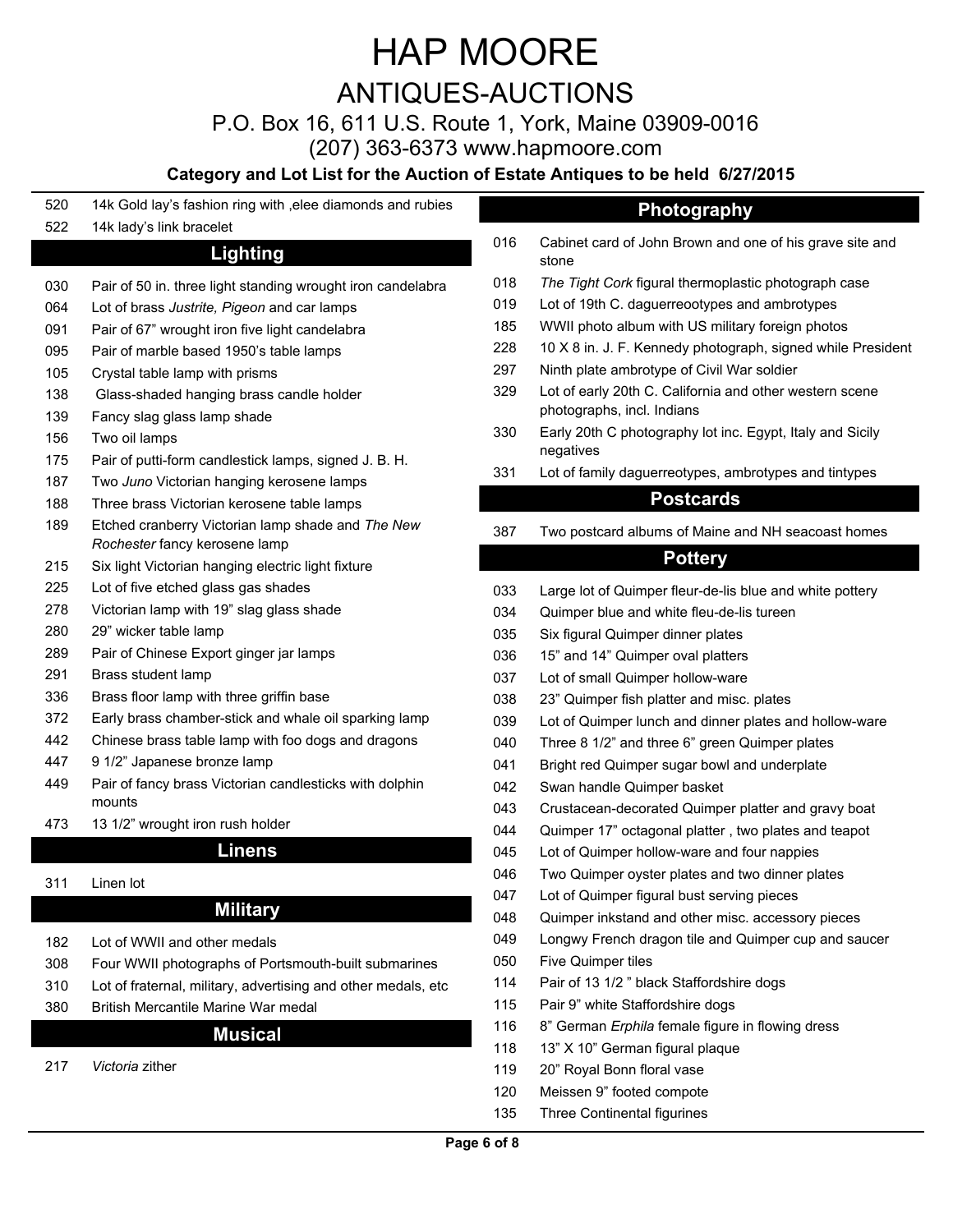## ANTIQUES-AUCTIONS

## P.O. Box 16, 611 U.S. Route 1, York, Maine 03909-0016

(207) 363-6373 www.hapmoore.com

### **Category and Lot List for the Auction of Estate Antiques to be held 6/27/2015**

| 136 | Lot of luster hollow ware                                               |
|-----|-------------------------------------------------------------------------|
| 137 | Japanese dragon vase                                                    |
| 146 | 38" blue and white jardiniere on pedestal                               |
| 173 | Earthworm Mocha 6 1/2" water pitcher                                    |
| 270 | 11 1/2" X 8 1/2" framed Chinese genre motif blue and white<br>plaque    |
| 271 | Pair of 19th c. ceramic and metallic table pedestals                    |
| 277 | Three gallon Edmonds blue-decorated crock                               |
| 355 | Great Falls, NH four gallon blue-decorated crock                        |
| 392 | Redware jug-form penny bank                                             |
| 456 | 6" double earthworm-decorated mocha tankard                             |
| 457 | Four fruit form redware pottery banks                                   |
| 482 | Pair of rare shape Weller matt green plant pots                         |
| 483 |                                                                         |
| 507 | 11" Frey blue glaze redware jar                                         |
| 508 | 7 3/4" yellow Grueby inverted leaf vase                                 |
| 509 | Rookwood, Weller, Fulper, Hampshire and other art pottery               |
| 512 | 2 1/2" Dedham Pottery novelty frog                                      |
| 521 | 4" Square Grueby, Boston tile                                           |
|     | <b>Rugs</b>                                                             |
| 272 | 6' X 4" Senna Kilim scatter rug                                         |
| 295 | 5'9" X 5'9" Kazak scatter rug                                           |
| 486 | 26" X 42" 19th C. hooked rug of the Allen Farm, North<br>Berwick, Maine |
| 487 | 23" X 35" hooked rug depicting dancing rabbits                          |
| 488 | 39" X 31" geometric hooked rug                                          |
|     | Silver                                                                  |
|     |                                                                         |

- Large lot of misc. sterling flatware
- Fancy sterling ladle and misc. utensils
- Three piece sterling dresser set
- Lot of sterling carving and serving utensils
- Lot of silver-plated flatware and serving utensils
- Lot of sterling tableware
- Six piece sterling demitasse set and M.O.P. butter knives
- Four pair of weighted sterling candlesticks
- Pair of silver-plated candelabra
- Lot of silver-plated tableware and accessories
- 012 Lot of coin silver spoons
- Verdigris bronze architectural snake-in-hand ornament
- Fancy handled magnifying glass
- Set of three figural Art Nouveau door pushes

|     | <b>Estate Antiques to be neid 6/2//2015</b>                                                                              |
|-----|--------------------------------------------------------------------------------------------------------------------------|
| 053 | Set of Wallace sterling flatware                                                                                         |
| 054 | Pair of 16" silver-plated candlesticks, 12" putti-decorated<br>basket, fancy jewelry box and two sterl. overlay colognes |
| 055 | Sterling dresser mirror and 9" footed dish                                                                               |
| 067 | Silver-wrapped 8 1/2" seashell with animal motif                                                                         |
| 130 | Small lot of sterling flatware                                                                                           |
| 131 | Lot of silver-plated flatware and accessories                                                                            |
| 213 | Lot of Wallace sterling flatware                                                                                         |
| 214 | Lot of weighted compotes and candlesticks                                                                                |
| 238 | Lot of silver-plated flatware                                                                                            |
| 240 | Lot of sterling tableware                                                                                                |
| 241 | Lot of weighted sterling candlesticks                                                                                    |
| 242 | Lot of sterling utensils and bureau set                                                                                  |
| 243 | Lot of misc. sterling flatware                                                                                           |
| 244 | .800 silver four-piece tea set                                                                                           |
| 247 | Set of Wallace sterling flatware                                                                                         |
| 279 | Towle sterling flatware service for eight                                                                                |
| 301 | Large lot of coin silver spoons                                                                                          |
| 302 | Lot of misc. sterling flatware and tableware                                                                             |
| 357 | J. Colburn sterling shaker and master salt                                                                               |
| 358 | Tiffany 9 1/2" oval fluted sterling bowl                                                                                 |
| 359 | Lot of misc. sterling tableware                                                                                          |
| 388 | Pair of 8 in. weighted sterling candlesticks                                                                             |
| 389 | Lot of sterling tableware and dresser items                                                                              |
| 390 | Lady's Victorian Tussie Mussie                                                                                           |
| 438 | International silver sterling flatware service for twelve                                                                |
| 439 | International sterling 10" fluted center bowl                                                                            |
| 440 | 16" sterling olive ladle and 14 1/2" sterling handle punch<br>ladle                                                      |
|     | <b>Sports</b>                                                                                                            |
|     |                                                                                                                          |
| 365 | Eight Walter Hagen wooden shaft golf irons in original box,<br>some unused                                               |
| 366 | Seventeen misc. makers wooden shaft golf irons                                                                           |
| 367 | Ten misc. maker wooden shaft golf woods                                                                                  |
|     | <b>Textiles &amp; Clothing</b>                                                                                           |
| 233 | 7'2" X 9'5" "Spirit of 76" cloth banner                                                                                  |

- 1808 July 4th Mehitable Taylor sampler
- Lot of ladies' clothing accessories
- Three quilt tops
- Victorian ladies' hats and capes
- Lot of vintage ladies' winter clothing